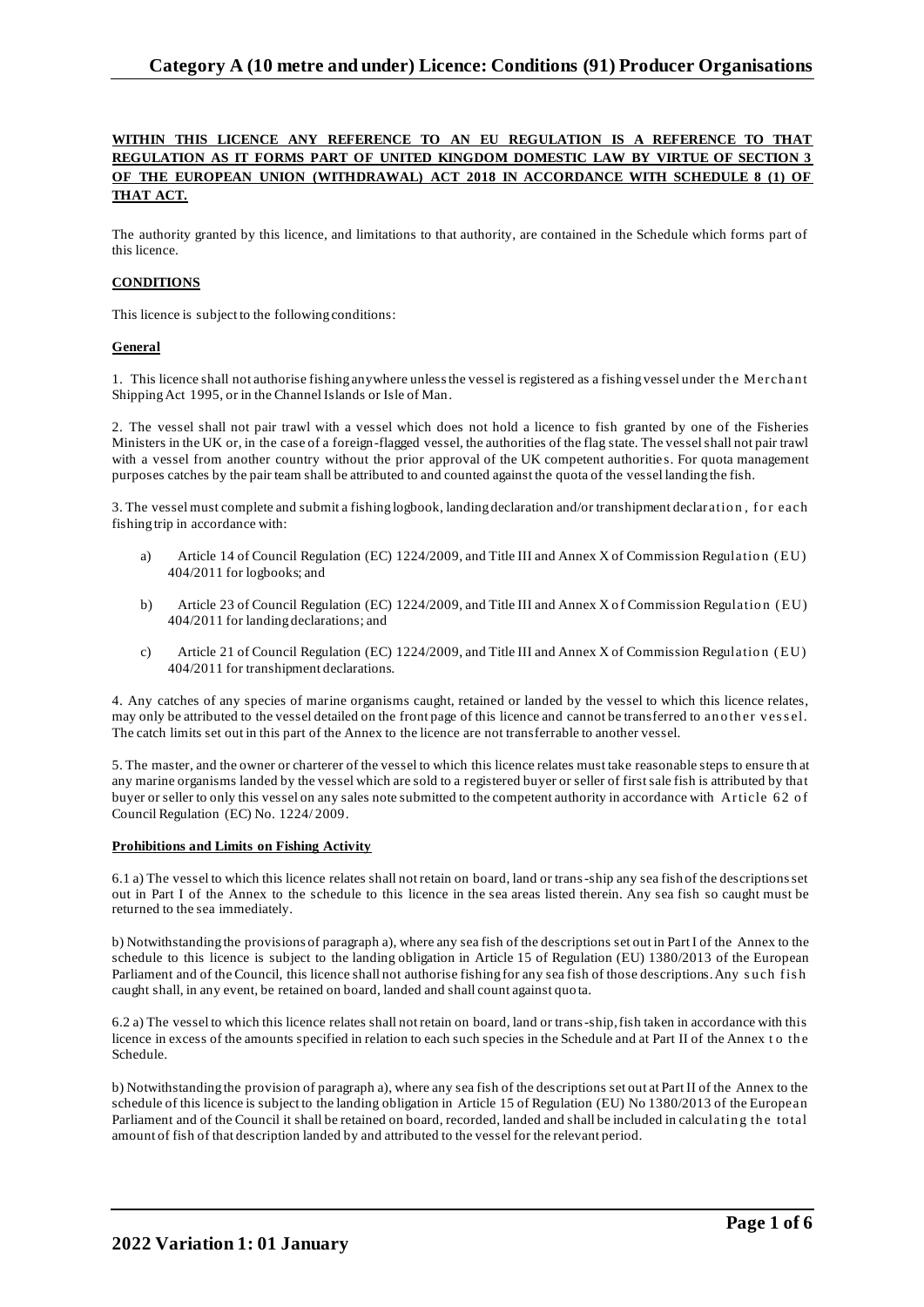c) Where the vessel to which this licence relates is permitted to fish in waters outside British fishery limits, the amounts of fish that may be caught in the Schedule and part II of the annex are taken to be cumulative to include any fishing which takes place outside British fishery limits and all such catches must be counted against the limits in this licence.

7. The vessel to which this licence relates shall not trans-ship sea fish (except sea fish used as fresh bait) to or from a vessel of over 10 metres overall length unless the receiving vessel is licensed to receive trans-shipped fish.

8. This licence and any variations granted by, or on behalf of, any of the fisheries licensing authorities, shall either:

a) be carried on board the vessel to which it relates at all times and must be produced to a Marine Enforcement Officer or British Sea Fishery Officer on demand; or

b) within 5 working days of a request by any Marine Enforcement Officer or British Sea Fishery Officer to the master, be presented during normal office hours to a Marine Office or Fishery Office nominated by the master at the time of the request.

9. Vessel owners must accurately complete landing declaration or form NEP1 (landings of nephrops by vessels 10 m etres and under in overall length) in respect of all landings over 12kgs of nephrops and submit it on a weekly basis to the Marine Office or Fishery Office at which the vessel is administered.

10. The vessel to which this licence relates shall only carry on board, electrical generating equipment required for safe navigation and safe operation of the vessel. The vessel shall not carry on board nor deploy into the sea any electrical equipment, including electrical generators, cables, probes, grids or any other equipment capable of transmitting electrical currents to the seabed.

### **Prohibition on the Deployment of Mechanical Dredging Gear in the Solway Firth**

11.1 The vessel to which this licence relates is prohibited, at all times, from deploying mechanical dredging gear in that area of the Solway Firth, defined as those portions of the shore and bed of the sea, the estuaries and the tidal riv ers , wh ich lie within the area bounded by the mean high-water mark of ordinary spring tides, by a straight line extending due East from the Isle of Whithorn, at a point 54°41′46″ North latitude and 04°22′00″ West longitude and by the line referred to in article 3(b)(i) of the Scottish Adjacent Waters Boundaries Order 1999 (S.I. 1999/1126).

11.2 While the vessel is in the specified area, any mechanical dredging gear carried on board the vessel, must be properly stored and secured in such a way, that it may not be used readily and to avoid any doubt of its deployment in the water.

### **Prohibition on Fishing with Trawls and Dredges in Specified Areas in Lochs Duich, Long and Alsh**

12.1 Subject to paragraphs 12.2 and 12.3, the vessel to which this licence relates is prohibited, at all times, from fishing with a trawl or dredge (including a suction dredge) in that area of Lochs Duich, Long and Alsh, being the area of waters bounded sequentially by:

— a straight line drawn from a point on Skye (Rubhna na h-Airde Glaise) at  $57^\circ$  16.364N, 005° 46.010W; then to  $57^\circ$ 16.590N 005˚ 46.105W; then to 57˚ 16.850N 005˚ 44.335W, then to a point on the mainland (Skye bridge) at 57˚ 16.871N 005˚ 43.976W; then along the coastline of the mainland to point 57˚ 13.546N 005˚ 39.125W (near Sgeir nan Laogh); then to a point on Skye at 57˚ 13.522N 005˚ 39.789W (near Kylerhea); and then finally along the coastline of Skye to 57˚ 16.364N 005° 46.010W (Rubhna na h-Airde Glaise)<sup>1</sup>.

12.2 The prohibition in paragraph 12.1 does not apply to fishing with a trawl or dredge (including a suction dredge) within the area of waters within Loch Alsh bounded by straight lines drawn from point 57˚ 15.889N 005˚ 42.630W and sequentially joining the following geographical co-ordinates:

57˚ 16.706N 005˚ 42.005W; 57˚ 16.703N 005˚ 39.865W; 57˚ 16.850N 005˚ 39.321W; 57˚ 16.851N 005˚ 38.742W; 57˚ 16.417N 005˚ 37.975W;

<sup>&</sup>lt;sup>1</sup> All co-ordinates in this condition are on WGS84 datum and are accurate at a scale of 1:10,000.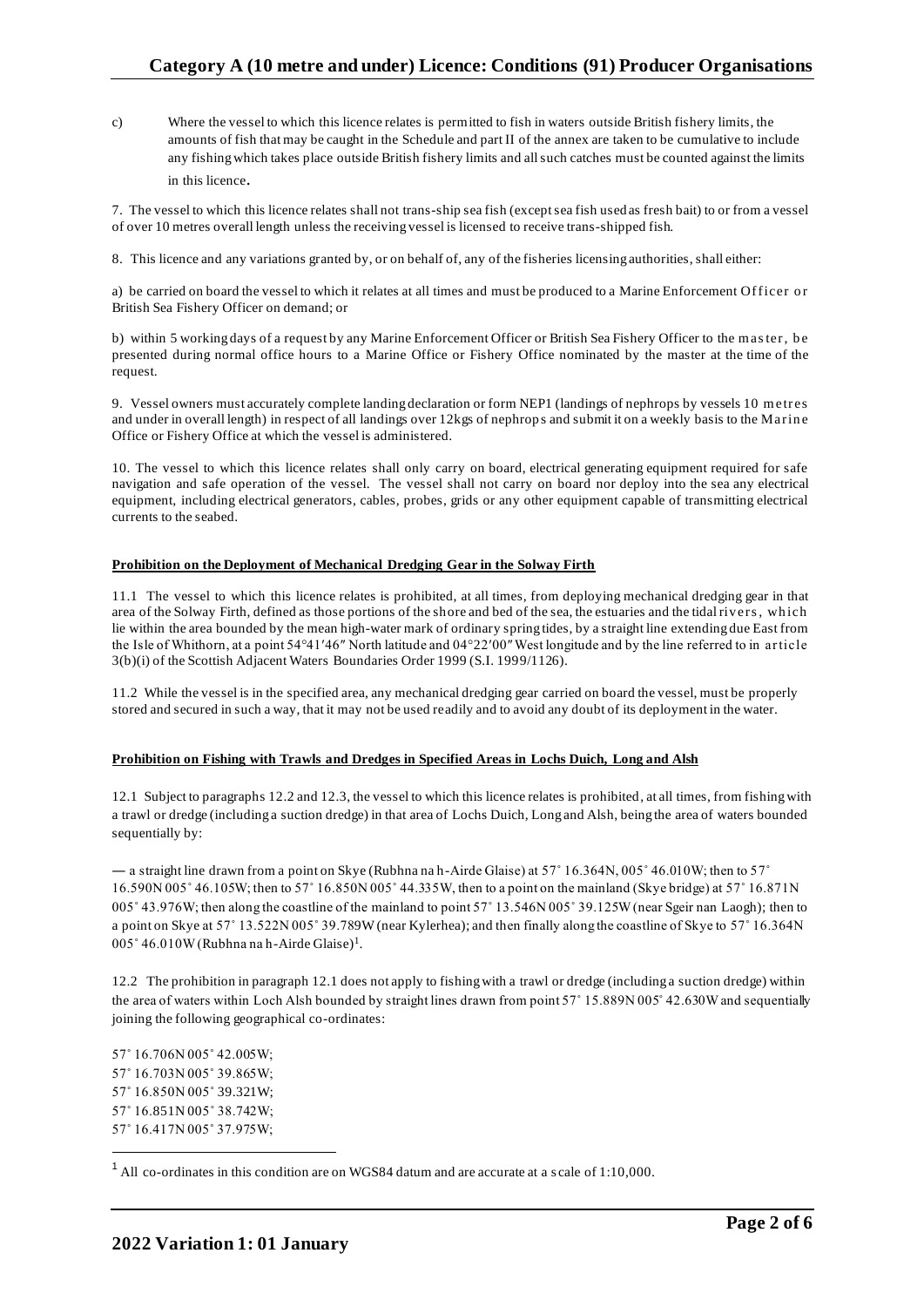57˚ 16.334N 005˚ 36.969W; 57˚ 16.502N 005˚ 36.396W; 57˚ 16.323N 005˚ 36.059W; 57˚ 15.998N 005˚ 35.381W; 57˚ 15.390N 005˚ 36.880W; 57˚ 15.371N 005˚ 37.351W; 57˚ 16.151N 005˚ 39.012W; 57˚ 16.132N 005˚ 41.140W; and finally, 57˚ 15.889N 005˚ 42.630W.

12.3 The prohibition in paragraph 12.1 does not apply to fishing with a trawl within the area of waters within Loch Duich bounded by straight lines drawn from point 57˚ 16.107N 005˚ 30.791W and sequentially joining the following geographical co-ordinates:

57˚ 15.944N 005˚ 30.579W; 57˚ 15.431N 005˚ 29.559W; 57˚ 15.208N 005˚ 28.763W; 57˚ 14.541N 005˚ 28.101W; 57˚ 14.356N 005˚ 27.629W; 57˚ 14.356N 005˚ 28.654W; 57˚ 14.551N 005˚ 28.830W; 57˚ 15.012N 005˚ 29.713W; 57˚ 16.035N 005˚ 30.959W; and finally 57˚ 16.107N 005˚ 30.791W;

12.4 While the vessel is within the area specified in paragraph 12.1 but is outwith the areas specified in paragraphs 12.2 and 12.3, any trawl or dredge (including any suction dredge) carried on board the vessel must be properly lashed and stowed in such a way that it may not be used readily and to avoid any doubt of its deployment in the water.

12.5 This condition is subject to the provisions of the Inshore Fishing (Prohibition of Fishing and Fishing Methods) (Scotland) Order 2004.

## **Dogger Bank Scallop Fishery Closure**

13.1 The vessel may not be present in the area described below whilst carrying dredges on board other than when transiting at a speed of more than six knots (except in the case of force majeure or adverse conditions).

| Point          | Latitude         | Longitude                |
|----------------|------------------|--------------------------|
| $\overline{1}$ | 55° 11'42.08" N  | $1^{\circ}$ 36' 44.33" E |
| 2              | 55° 29′ 54.67" N | 2° 54' 13.37" E          |
| $\overline{3}$ | 55° 29′ 1.35″ N  | 3° 15' 1.21" E           |
| $\overline{4}$ | 54° 22' 34.78" N | 2° 45' 45.53" E          |
| 5              | 54° 18' 14.87" N | 2° 43' 14.79" E          |
| 6              | 54° 16' 0.07" N  | 2° 31' 55.66" E          |
| $\overline{7}$ | 54° 14' 20.45" N | 2° 22' 39.16" E          |
| 8              | 54° 17' 38.18" N | $2^{\circ}$ 0' 5.77" E   |
| 9              | 54° 29' 26.25" N | 1° 16' 38.33" E          |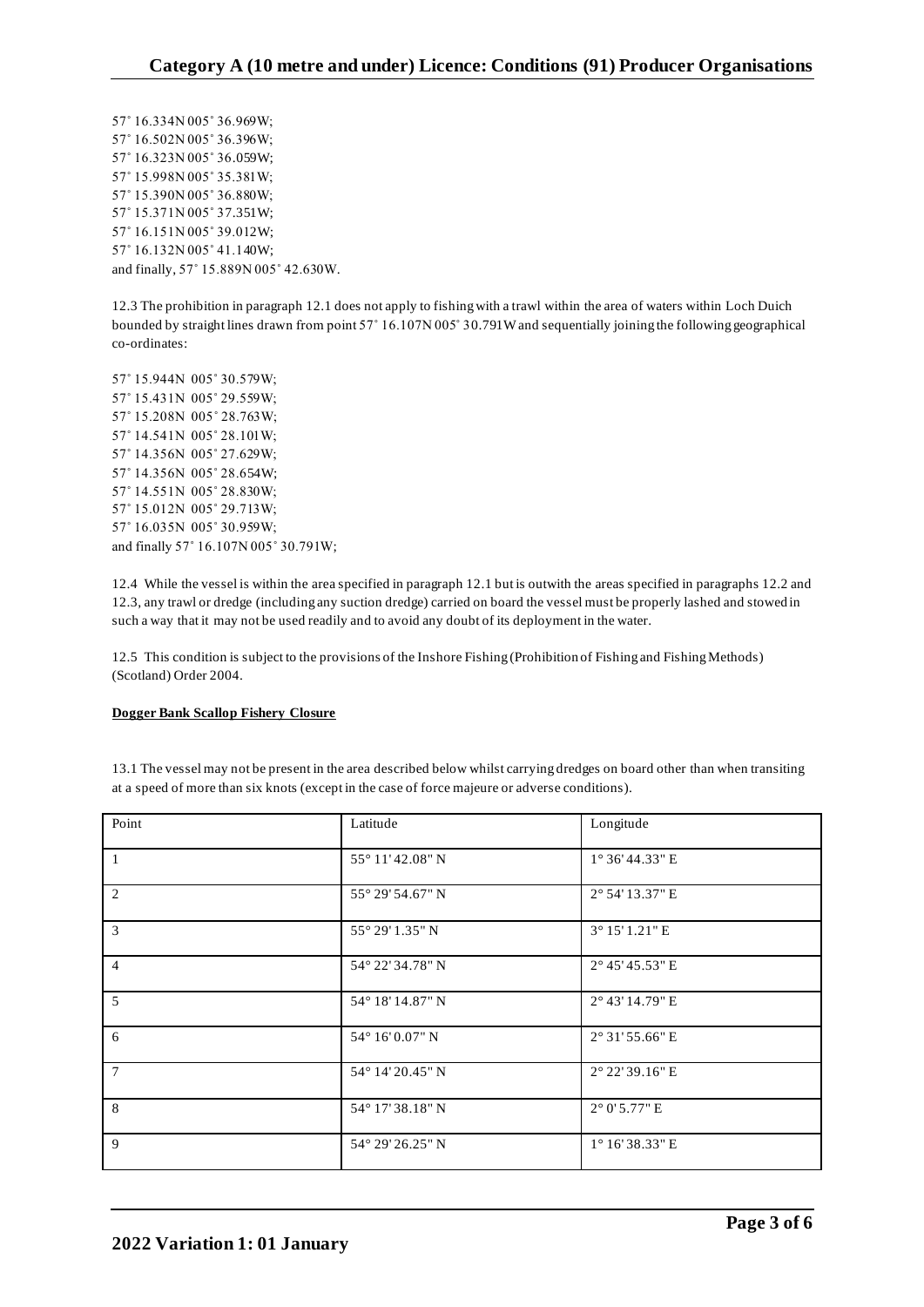| 10 | 54° 49' 7.89" N         | $1^{\circ} 8'$ 7.69" E   |
|----|-------------------------|--------------------------|
|    | $55^{\circ}$ 3' 33.3" N | $1^{\circ}$ 19' 37.24" E |

13.2 Vessels transiting through the area referred to in condition 13.1 and which are carrying dredges must ensure that, for the entire duration of the period in the area referred to in that condition, the dredges are disconnected from the towing cable and unable to be deployed.

13.3 In the case of force majeure or adverse conditions, the master must immediately inform the UK Fisheries Monitoring Centre.

### **UK Celtic Sea Technical Measures**

14.1 Where the vessel fishes using bottom otter trawls or bottom seines (OTB, OTT, OT, PTB, PT, SSC, SDN, SPR, SX, SV, TBN, TBS, TB, TX) in those parts of British fishery limits which fall within the Celtic Sea Protection Zone it must use a codend<sup>2</sup> with minimum 110 mm mesh size and fitted with a square mesh panel with 120 mm minimum mesh size.

14.2 Where the vessel fishes using otter trawls or bottom seines in those parts of British fishery limits which fall within ICES divisions 7e-j other than those referred to in condition 14.1 above, it must use a codend with minimum 100 mm mesh size, and when fishing west of longitude  $5^{\circ}$  W it must also use a square mesh panel with minimum 100 mm mesh size.

14.3 Where the vessel fishes using otter trawls or bottom seines in ICES divisions 7e-J it must use a codend that is constructed of a single twine of a maximum of 6 mm or a double twine of a maximum of 4mm.

14.4. Where the vessel fishes using otter trawls or bottom seine in ICES divisions 7e-j, other than when targeting nephrops, it must not use or carry on board a strengthening bag<sup>3</sup>.

14.5. The obligation in condition 14.1 does not apply to a vessel which fishes using otter trawls or bottom seines in ICES division 7f within 12 nautical miles of the baseline from which the breadth of the territorial sea adjacent to the United Kingdom is measured, which must instead use a codend with minimum 100 mm mesh size and square mesh panel with minimum 100 mm mesh size.

14.6. The obligation in conditions 14.1 and 14.2 do not apply to a vessel whose catch comprises 5% or more of nephrops, which must instead use any one of the following gear configurations:

(a) a codend of at least 80mm mesh size coupled with a 300 mm square mesh panel (for vessels in excess of  $12$ metres in length) or a 200 mm square mesh panel (for vessels below 12 metres in length);

- (b) Seltra panel;
- (c) Sorting grid with a 35 mm bar spacing;
- (d) 100 mm codend with a 100 mm square mesh panel;

(e) Dual codend with the uppermost codend constructed with T90 mesh of at least 90 mm and fitted with a separation panel with a maximum mesh size of 300 mm.

<sup>&</sup>lt;sup>2</sup> Including any extension piece attached thereto.

<sup>&</sup>lt;sup>3</sup> As defined by Article 6 of Commission Regulation (EEC) No 3440/84 of 6 December 1984 on the attachment of devices to trawls, Danish seines and similar nets.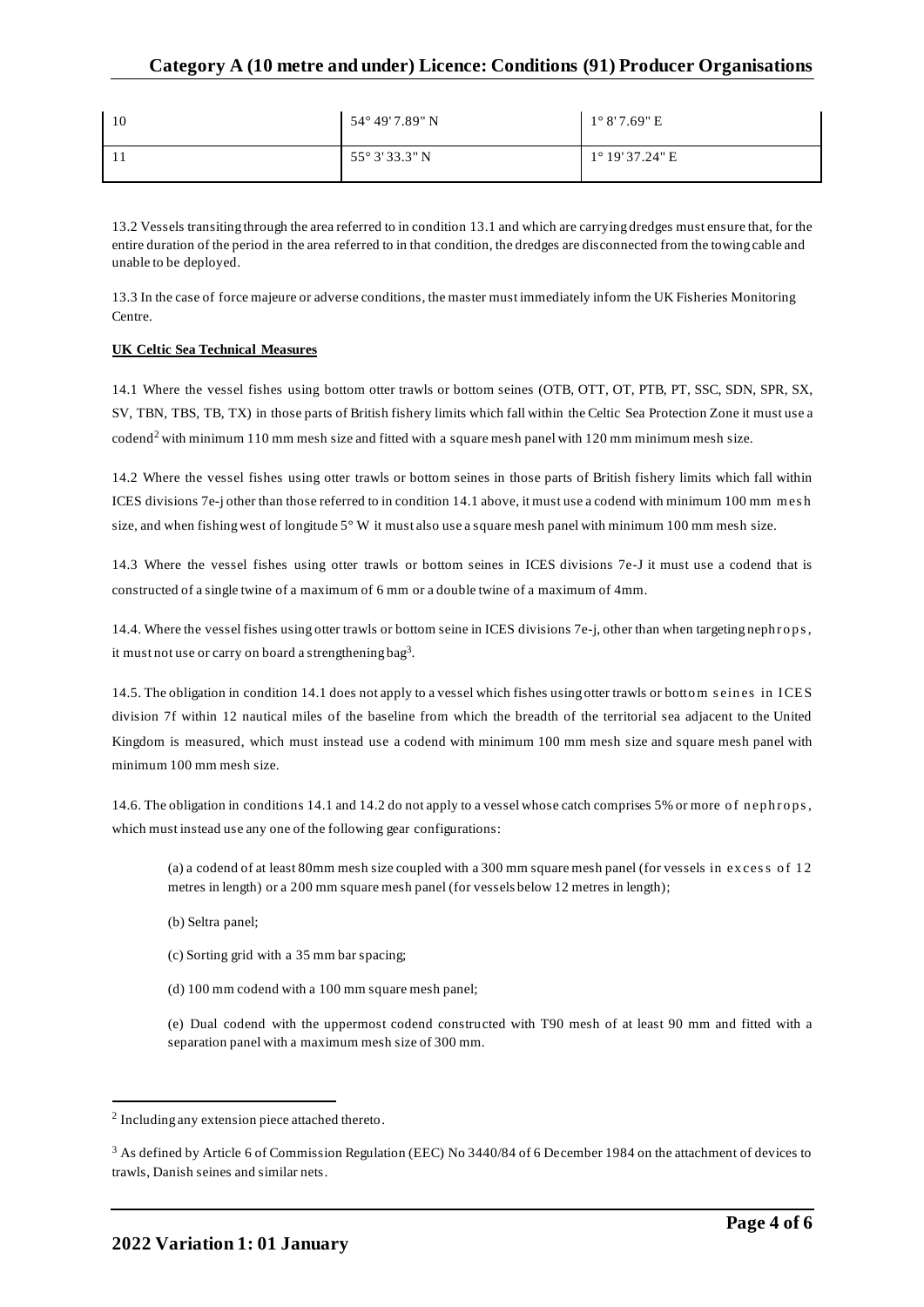14.7. The obligation in condition 14.1 does not apply to a vessel whose catch comprises more than 55% of whiting, or 55% of anglerfish, hake or megrim combined, which must instead use a codend with minimum 100 mm mesh size and square mesh panel with minimum 100 mm mesh size.

14.8. The obligation in condition 14.1 does not apply to a vessel which fishes solely in ICES division 7f to the east of longitude 5° West and whose catch comprises less than 10 % gadoids (*Gadidae*), which must instead use a codend with minimum 80 mm mesh size and a square mesh panel with minimum 120 mm mesh size.

14.9. The obligation in condition 14.1 or condition 14.5 does not apply to a vessel which fishes west of longitude 5° West, in ICES divisions 7e, or in ICES division 7f within 12 nautical miles of the baseline from which the breadth of the territorial sea adjacent to the United Kingdom is measured, provided that the vessel instead uses a 100mm single twine codend with maximum 5mm twine thickness.

14.10 By way of derogation to points 14.1, 14.2 and 14.5 – 14.9 above, vessels of 12m or less and an engine power of 221kw or less fishing within 12nm of the United Kingdom in ICES area 7e east of 5° West, may fish in accordance Regulation (EU) 2019/1241 of the European Parliament and of the Council of 20 June 20 19 on the conservation of fisheries resources and the protection of marine ecosystems through technical measures.

14.11. For the purposes of this condition, the Celtic Sea Protection Zone shall mean ICES divisions 7f, 7g, that part of ICES division 7h which is north of latitude 49° 30' N and that part of ICES division 7j which is north of latitude 49° 30' North an d east of longitude 11°W.

14.12. Square mesh panels as referred to in this condition shall be placed into the top panel of the codend. The rearmost edge of the square mesh panel, which is the part closest to the codline, shall be no more than 9 metres from the codline.

## **Single Area Licencing**

15.1 Where the vessel deploys beam trawls within that part of British Fishery Limits which falls within ICES area 7e east o f 5 degrees west ('the relevant area'), it may not fish in any other ICES area within British Fishery Limits during the same voyage. For any voyage where beam trawls are deployed in the relevant area the vessel must depart from and return to (an d only to) a UK port.

15.2 The vessel shall be exempt from the provisions in condition 15.1 provided the following requirements are met;

- a. The master, owner or (where appropriate) the charterer vessel contacts the UKFMC at least 4 hours and no more than 8 hours prior to entry into the area in the relevant area and, if requested, facilitates an inspection of the ves s el at a position and time provided by the MMO FMC Operations team, prior to commencing fishing operations;. and,
- b. The master, owner or (where appropriate) the charterer vessel contacts the UKFMC at least 4 hours and no more than 8 hours before leaving the relevant area and, if requested, facilitates an inspection of the vessel at a position and time provided by the MMO FMC Operations team, before leaving the relevant area.

15.3 The notification at 15.2(a) shall contain the following information:

- a. Subject heading: NOTIFICATION OF ENTRY INTO SOLE RECOVERY ZONE RELEVANT AREA
- b. The name, external identification, and international radio call sign of the vessel;
- c. The name of the master of the vessel;
- d. Date/time/location of intended entry into the area and the intended commencement of fishing activity in the relevant area in the following format: